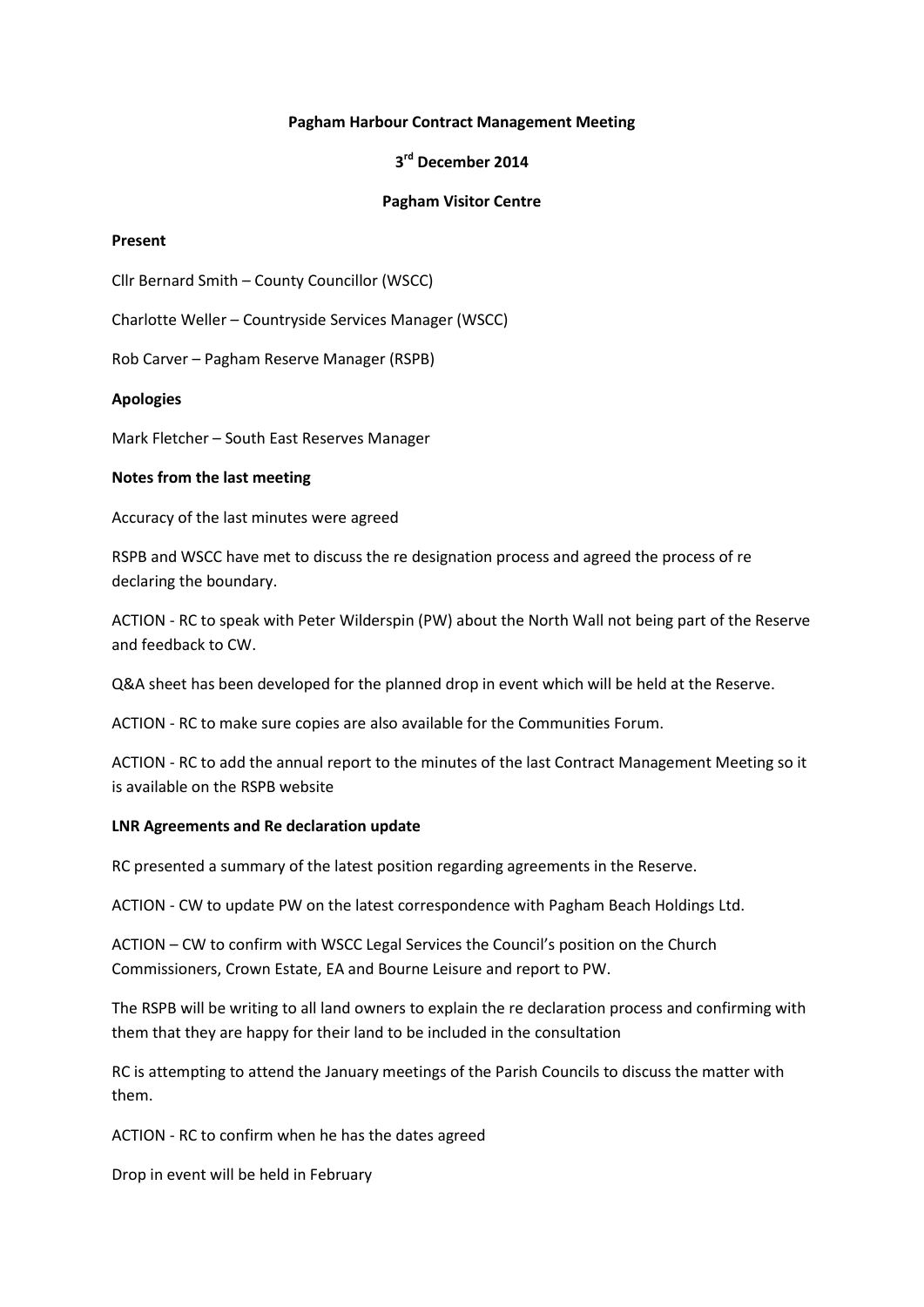# **Finance**

CW confirmed WSCC had being making the quarterly payments to the RSPB

RC reported that Emma Allen is working at Pagham 1 day a week and is applying for Heritage Lottery Funding (HLF) for the uplift. She is also approaching other parties who may wish to contribute to the works. The bid for HLF will help deliver approx. £280,000 worth of work and includes other projects around the Reserve.

An Expression of Interest has been submitted and the application will be submitted shortly.

# **Site Managers Update**

RC provided an update which covered the following;

- All work linked to the external funding is on track
- Surveys have been completed on Pagham Lagoon and the report is expected Dec/Jan
- The arable creation scheme on Slipe Field is continuing
- Have had a good year for Little Tern breeding pairs and young. Common Tern numbers have also been very good
- Cameras have been placed to monitor breeding birds and specifically predation. They recorded foxes taking Black Headed Gull chicks so fencing was reinforced
- A five year European Funded Little Tern project commenced in 2014 and includes a seasonal People Engagement Officer (Mar – Aug), employed to raise awareness of the species.
- Overwintering interests are doing very well despite the mild weather
- 22 events were run over the summer
- Winter events programme is being developed and will run from Jan April.
- $\bullet$  There were 2 school visits late in the summer and 4 further visits in the autumn total of 529 pupils visiting the Nature Reserve
- Visitor satisfaction survey results have been positive overall (approx. 95%)
- Visitor Attraction Quality Assurance Scheme due in Feb run by Visit England

RC confirmed he would be provide an update for the Communities Forum meeting the next week.

## **Infrastructure Projects Update**

The RSPB are planning to replace the toilet block and resurface the car park at Church Norton in 2015.

They will also be replacing the Ferry Pool hide, building a viewing structure along the tramway and upgrading trails in 2016. The improvements will be delivered at the same time as the EA inner harbour defence works to allow for co-ordination.

RC has spoken with the EA and they have agreed that the sign at the entrance of the Harbour will be removed.

ACTION – RC to confirm when the sign will be removed.

The RSPB has identified the necessary insurance required for works on the old landfill site.